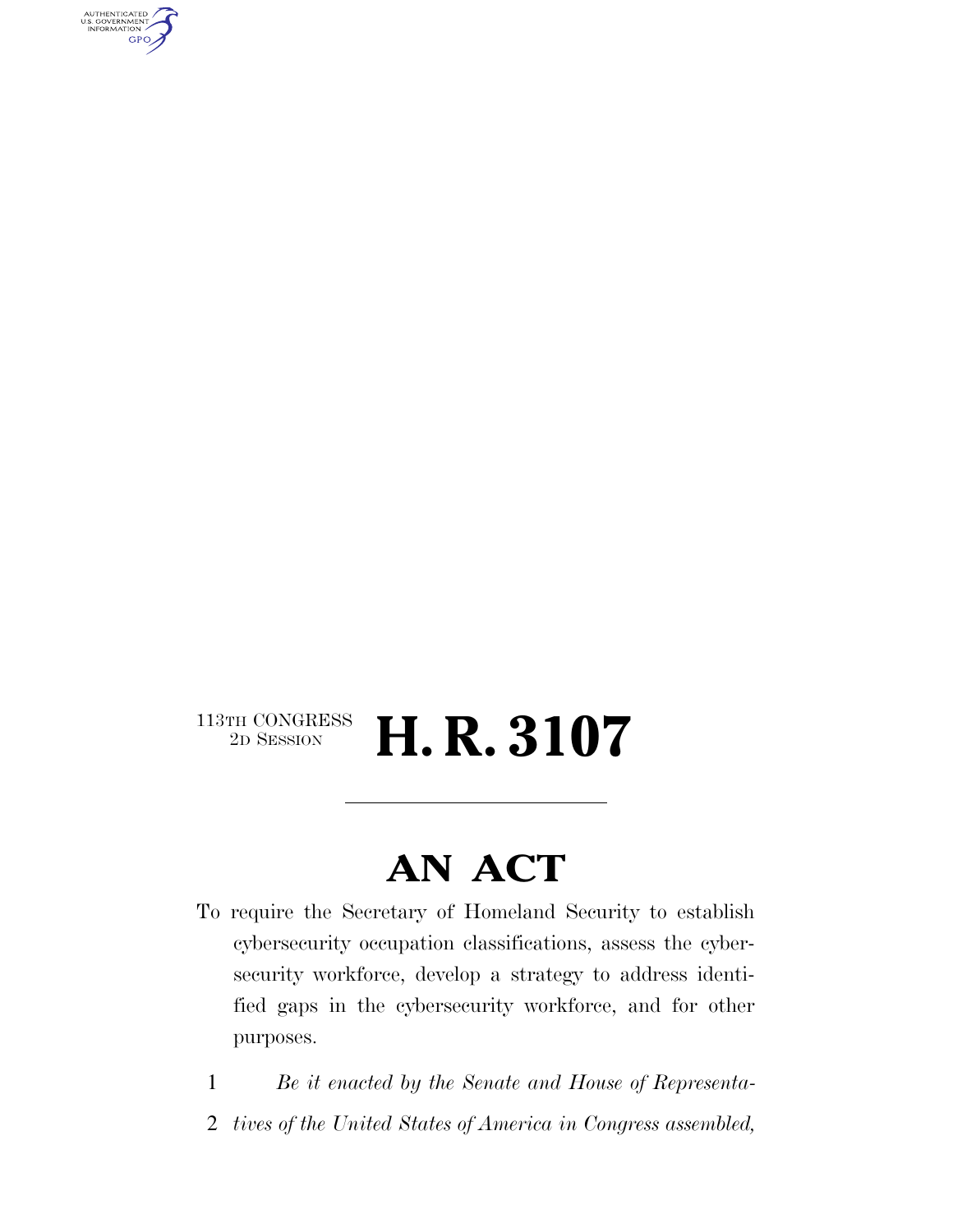**SECTION 1. HOMELAND SECURITY CYBERSECURITY WORK- FORCE.**  (a) IN GENERAL.—Subtitle C of title II of the Home- land Security Act of 2002 (6 U.S.C. 141 et seq.) is amend- ed by adding at the end the following new section: **''SEC. 226. CYBERSECURITY OCCUPATION CATEGORIES, WORKFORCE ASSESSMENT, AND STRATEGY.**  ''(a) SHORT TITLE.—This section may be cited as the 'Homeland Security Cybersecurity Boots-on-the-Ground Act'. 11 "(b) CYBERSECURITY OCCUPATION CATEGORIES.— 12 "(1) In GENERAL.—Not later than 90 days after the date of the enactment of this section, the Secretary shall develop and issue comprehensive oc- cupation categories for individuals performing activi- ties in furtherance of the cybersecurity mission of the Department. ''(2) APPLICABILITY.—The Secretary shall en- sure that the comprehensive occupation categories issued under paragraph (1) are used throughout the Department and are made available to other Federal agencies. 23 "(c) CYBERSECURITY WORKFORCE ASSESSMENT.

•**HR 3107 EH** 24 "(1) In GENERAL.—Not later than 180 days after the date of the enactment of this section and annually thereafter, the Secretary shall assess the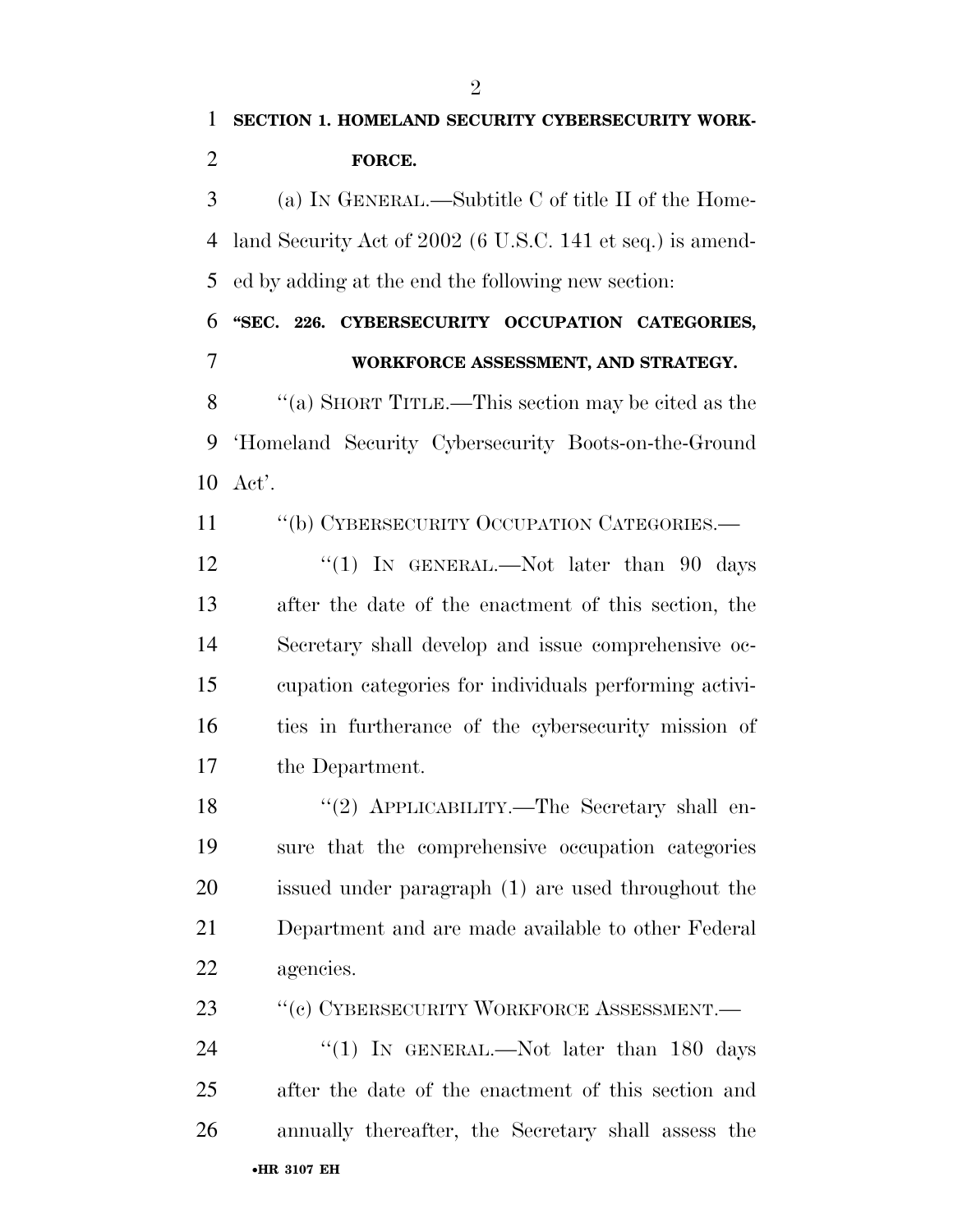| $\mathbf{1}$   | readiness and capacity of the workforce of the De- |
|----------------|----------------------------------------------------|
| $\overline{2}$ | partment to meet its cybersecurity mission.        |
| 3              | CONTENTS.—The assessment required<br>(2)           |
| $\overline{4}$ | under paragraph (1) shall, at a minimum, include   |
| 5              | the following:                                     |
| 6              | "(A) Information where cybersecurity posi-         |
| 7              | tions are located within the Department, speci-    |
| 8              | fied in accordance with the cybersecurity occu-    |
| 9              | pation categories issued under subsection (b).     |
| 10             | "(B) Information on which cybersecurity            |
| 11             | positions are—                                     |
| 12             | $``(i)$ performed by—                              |
| 13             | "(I) permanent full time depart-                   |
| 14             | mental employees, together with de-                |
| 15             | mographic information about<br>– such              |
| 16             | employees' race, ethnicity, gender, dis-           |
| 17             | ability status, and veterans status;               |
| 18             | "(II) individuals employed by                      |
| 19             | independent contractors; and                       |
| 20             | "(III) individuals employed by                     |
| 21             | other Federal agencies, including the              |
| 22             | National Security Agency; and                      |
| 23             | $``$ (ii) vacant.                                  |
| 24             | "(C) The number of individuals hired by            |
| 25             | the<br>Department pursuant to the authority        |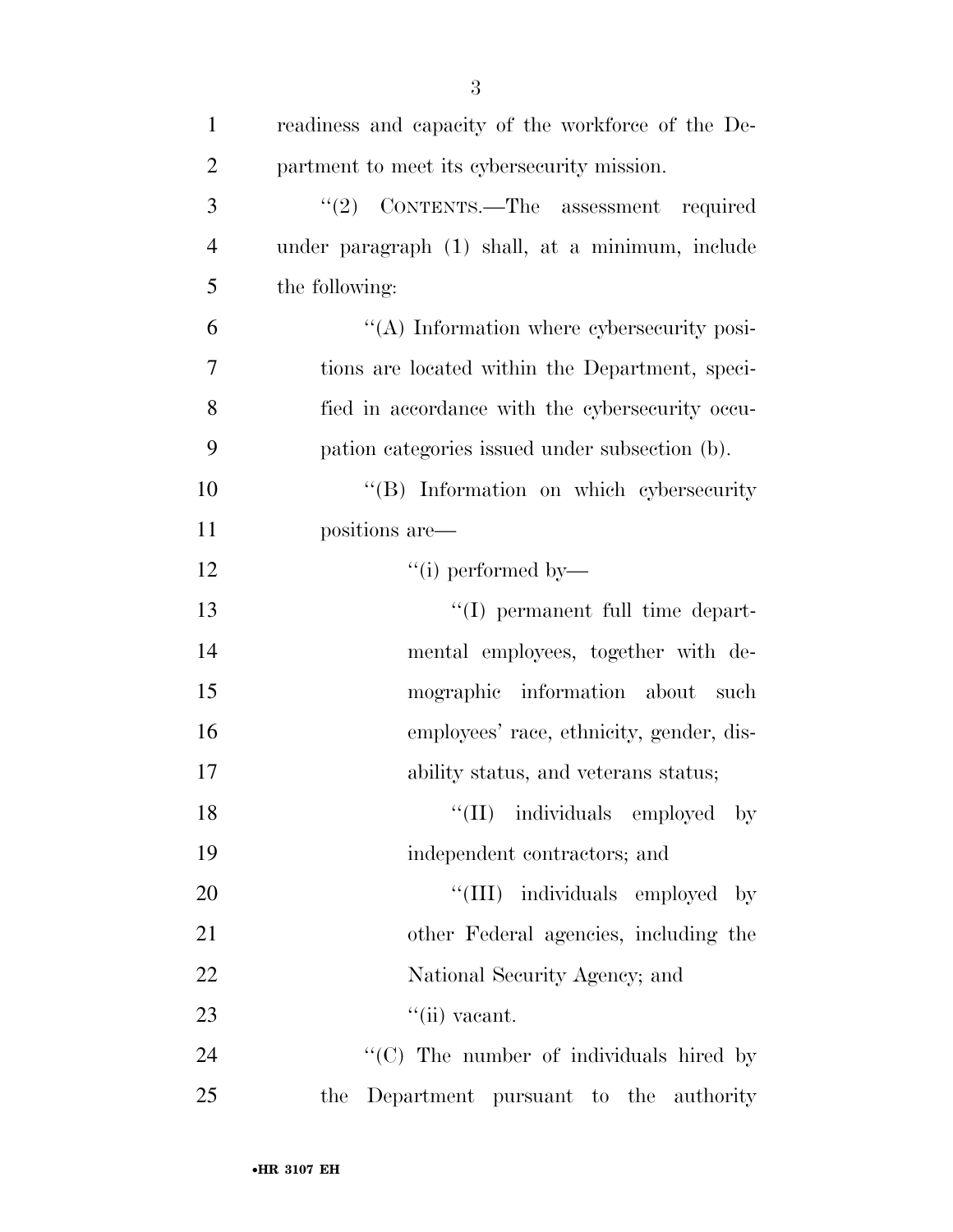| $\mathbf{1}$   | granted to the Secretary in 2009 to permit the     |
|----------------|----------------------------------------------------|
| $\overline{2}$ | Secretary to fill 1,000 cybers ecurity positions   |
| 3              | across the Department over a three year period,    |
| $\overline{4}$ | and information on what challenges, if any,        |
| 5              | were encountered with respect to the implemen-     |
| 6              | tation of such authority.                          |
| 7              | "(D) Information on vacancies within the           |
| 8              | Department's cybersecurity supervisory work-       |
| 9              | force, from first line supervisory positions       |
| 10             | through senior departmental cybersecurity posi-    |
| 11             | tions.                                             |
| 12             | $\lq\lq(E)$ Information on the percentage of in-   |
| 13             | dividuals within each cybersecurity occupation     |
| 14             | category who received essential training to per-   |
| 15             | form their jobs, and in cases in which such        |
| 16             | training is not received, information on what      |
| 17             | challenges, if any, were encountered with re-      |
| 18             | spect to the provision of such training.           |
| 19             | $\lq\lq(F)$ Information on recruiting costs in-    |
| 20             | curred with respect to efforts to fill cybersecu-  |
| 21             | rity positions across the Department in a man-     |
| 22             | ner that allows for tracking of overall recruiting |
| 23             | and identifying areas for better coordination      |
| 24             | and leveraging of resources within the Depart-     |
| 25             | ment.                                              |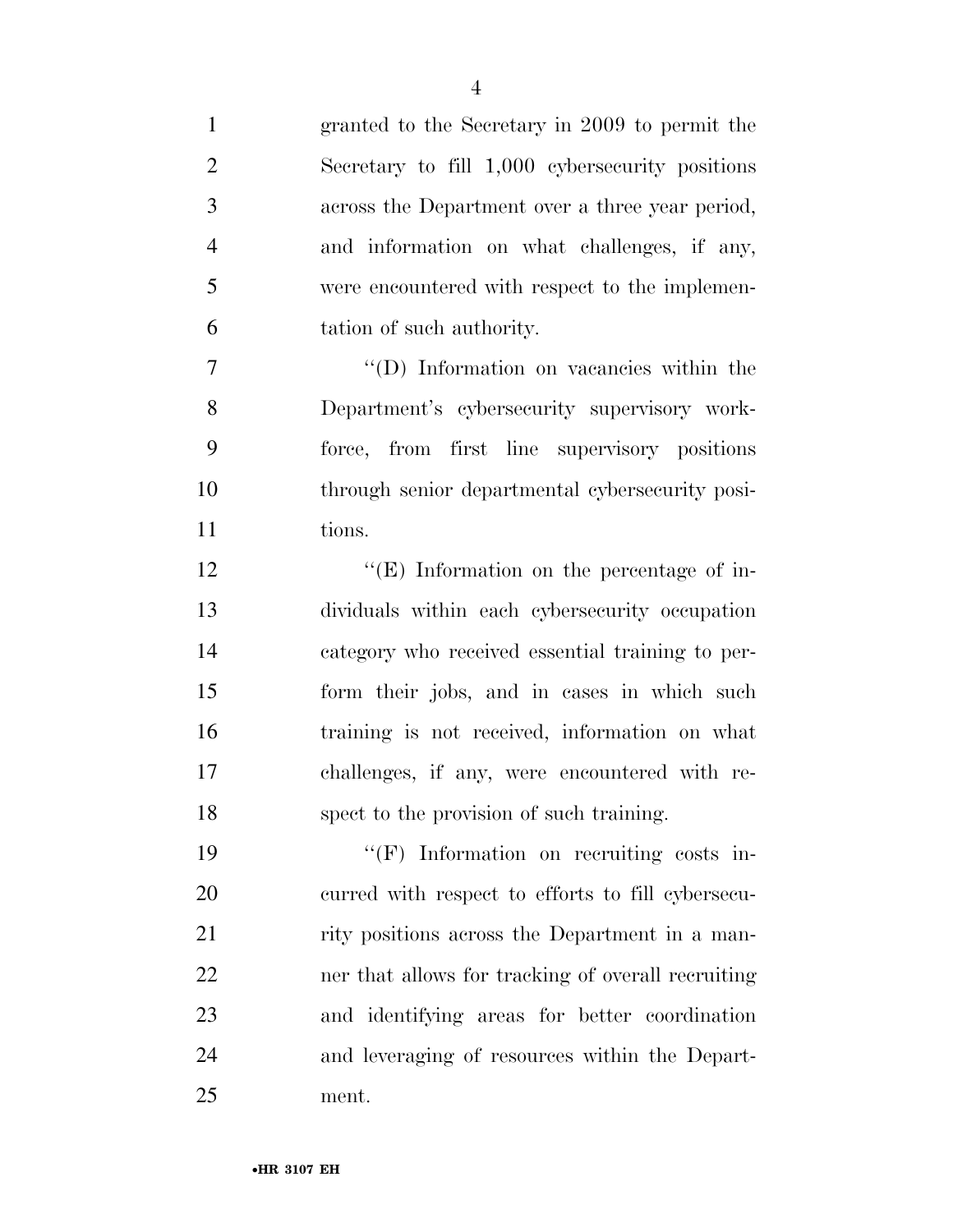| $\mathbf{1}$   | "(d) WORKFORCE STRATEGY.-                                  |
|----------------|------------------------------------------------------------|
| $\overline{2}$ | "(1) IN GENERAL.—Not later than $180$ days                 |
| 3              | after the date of the enactment of this section, the       |
| $\overline{4}$ | Secretary shall develop, maintain, and, as necessary,      |
| 5              | update, a comprehensive workforce strategy that en-        |
| 6              | hances the readiness, capacity, training, recruitment,     |
| $\tau$         | and retention of the cybersecurity workforce of the        |
| 8              | Department.                                                |
| 9              | CONTENTS.-The comprehensive work-<br>(2)                   |
| 10             | force strategy developed under paragraph (1) shall         |
| 11             | include—                                                   |
| 12             | $\lq\lq$ a multiphased recruitment plan, in-               |
| 13             | cluding relating to experienced professionals,             |
| 14             | members of disadvantaged or underserved com-               |
| 15             | munities, the unemployed, and veterans;                    |
| 16             | $\lq\lq$ (B) a 5-year implementation plan;                 |
| 17             | $\cdot$ (C) a 10-year projection of the Depart-            |
| 18             | ment's cybersecurity workforce needs; and                  |
| 19             | $\lq\lq$ (D) obstacles impeding the hiring and de-         |
| 20             | velopment of a cybersecurity workforce at the              |
| 21             | Department.                                                |
| 22             | "(e) INFORMATION SECURITY TRAINING.—Not later              |
| 23             | than 270 days after the date of the enactment of this sec- |
| 24             | tion, the Secretary shall establish and maintain a process |
| 25             | to verify on an ongoing basis that individuals employed    |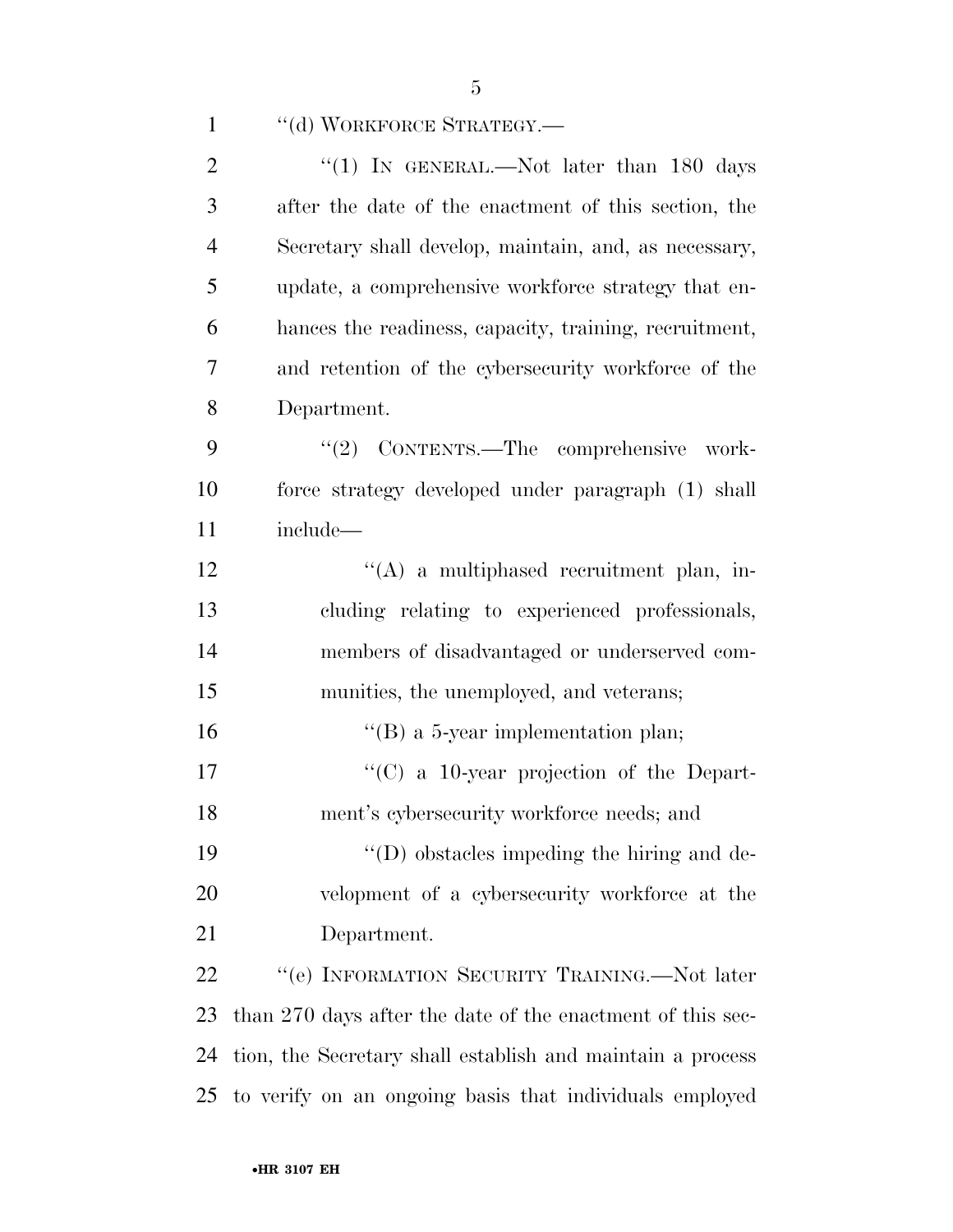by independent contractors who serve in cybersecurity po- sitions at the Department receive initial and recurrent in- formation security training comprised of general security awareness training necessary to perform their job func- tions, and role-based security training that is commensu- rate with assigned responsibilities. The Secretary shall maintain documentation to ensure that training provided to an individual under this subsection meets or exceeds requirements for such individual's job function.

 ''(f) UPDATES.—The Secretary shall submit to the appropriate congressional committees annual updates re- garding the cybersecurity workforce assessment required under subsection (c), information on the progress of car- rying out the comprehensive workforce strategy developed under subsection (d), and information on the status of the implementation of the information security training re-quired under subsection (e).

 ''(g) GAO STUDY.—The Secretary shall provide the Comptroller General of the United States with information on the cybersecurity workforce assessment required under subsection (c) and progress on carrying out the com- prehensive workforce strategy developed under subsection (d). The Comptroller General shall submit to the Sec- retary and the appropriate congressional committees a study on such assessment and strategy.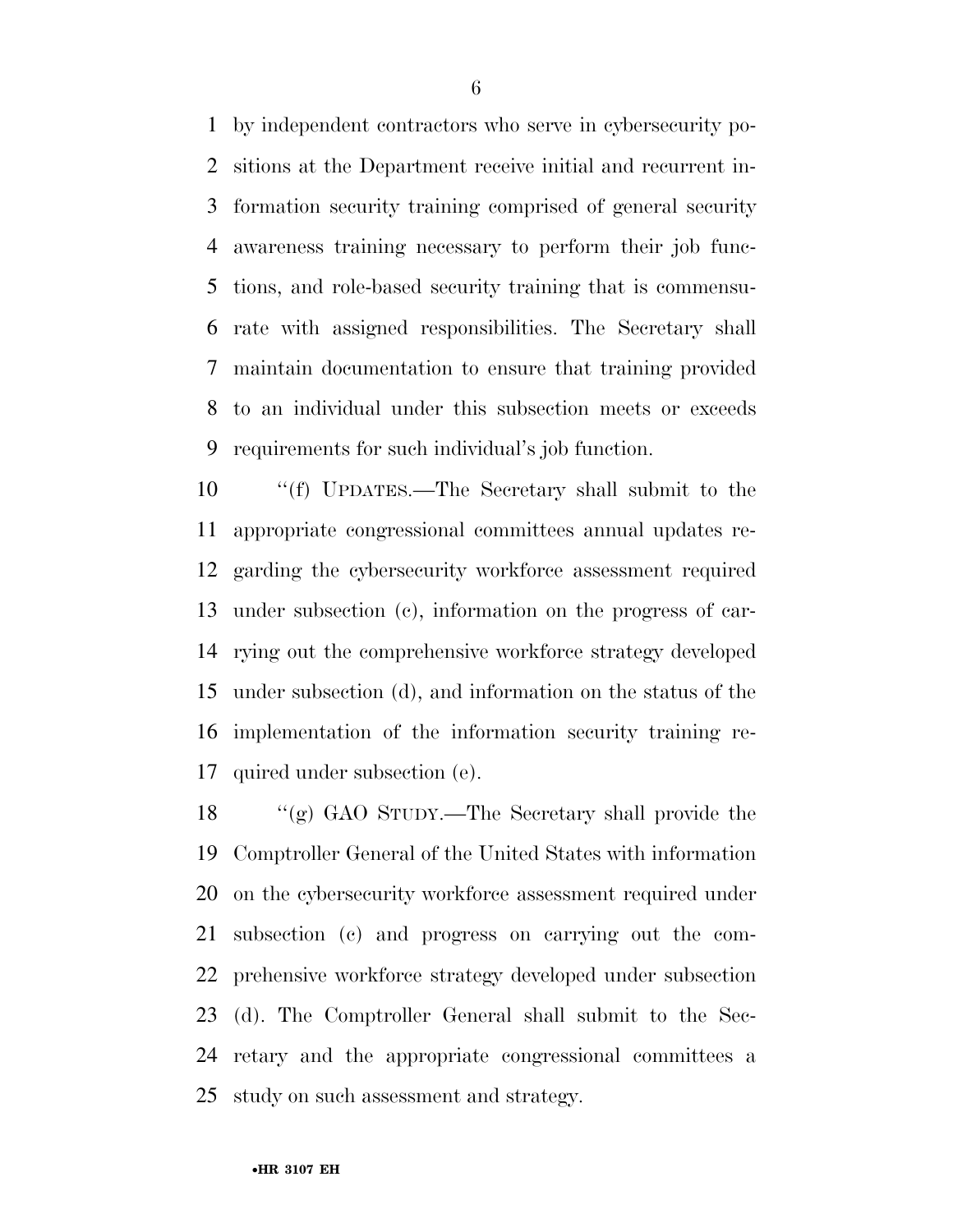''(h) CYBERSECURITY FELLOWSHIP PROGRAM.—Not later than 120 days after the date of the enactment of this section, the Secretary shall submit to the appropriate congressional committees a report on the feasibility of es- tablishing a Cybersecurity Fellowship Program to offer a tuition payment plan for undergraduate and doctoral can- didates who agree to work for the Department for an agreed-upon period of time.''.

 (b) CLERICAL AMENDMENT.—The table of contents in section 1(b) of such Act is amended by adding after the item relating to section 225 the following new item: ''Sec. 226. Cybersecurity occupation categories, workforce assessment, and strategy.''.

#### **SEC. 2. PERSONNEL AUTHORITIES.**

 (a) IN GENERAL.—Subtitle C of title II of the Home- land Security Act of 2002, as amended by section 1 of this Act, is further amended by adding at the end the fol-lowing new section:

#### **''SEC. 227. PERSONNEL AUTHORITIES.**

"(a) In GENERAL.—

 ''(1) PERSONNEL AUTHORITIES.—The Sec- retary may exercise with respect to qualified employ- ees of the Department the same authority that the Secretary of Defense has with respect to civilian in- telligence personnel and the scholarship program under sections 1601, 1602, 1603, and 2200a of title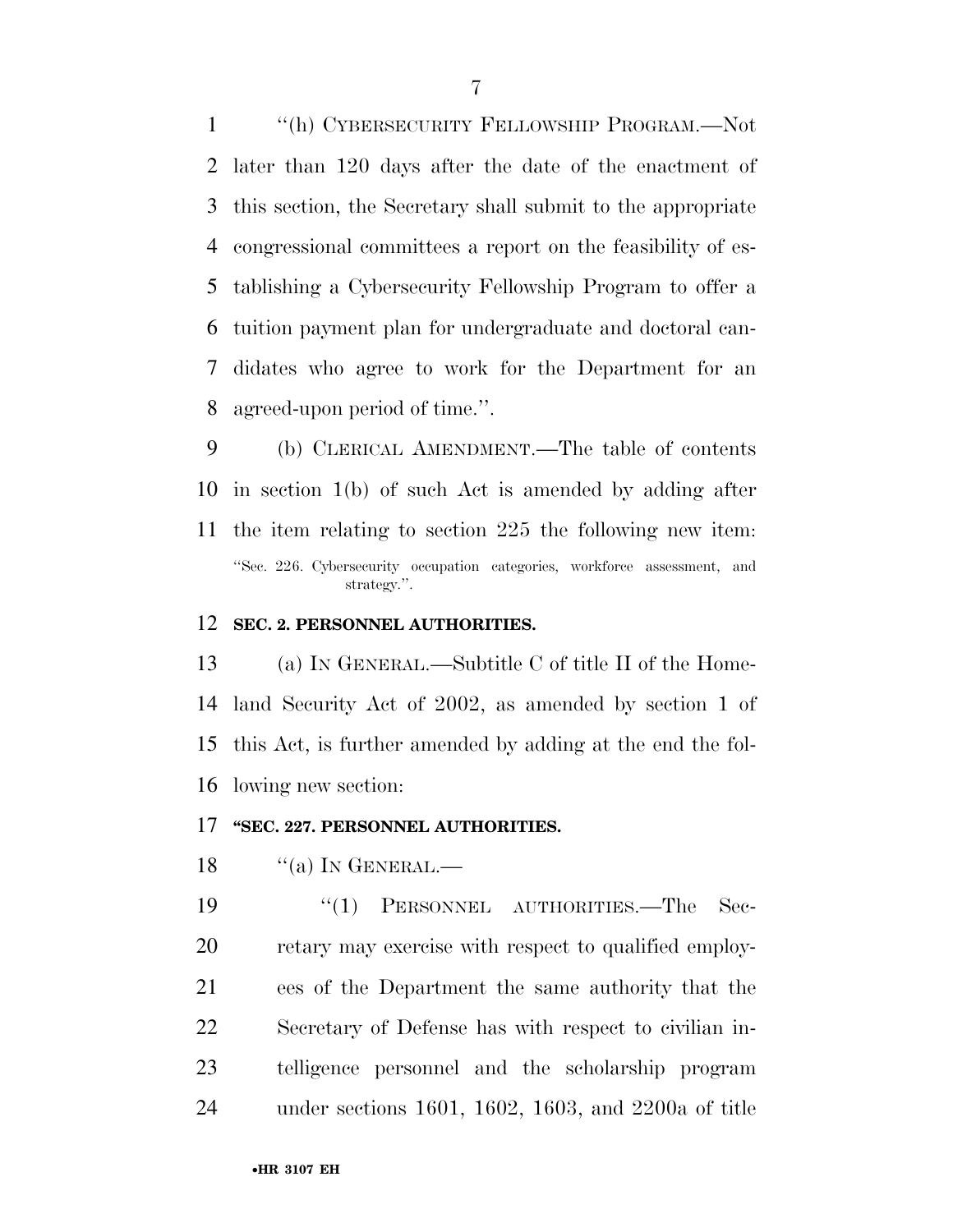| $\mathbf{1}$   | 10, United States Code, to establish as positions in  |
|----------------|-------------------------------------------------------|
| $\overline{2}$ | the excepted service, appoint individuals to such po- |
| 3              | sitions, fix pay, and pay a retention bonus to any    |
| $\overline{4}$ | employee appointed under this section if the Sec-     |
| 5              | retary determines that such is needed to retain es-   |
| 6              | sential personnel. Before announcing the payment of   |
| 7              | a bonus under this paragraph, the Secretary shall     |
| 8              | submit to the Committee on Homeland Security of       |
| 9              | the House of Representatives and the Committee on     |
| 10             | Homeland Security and Governmental Affairs of the     |
| 11             | Senate a written explanation of such determination.   |
| 12             | Such authority shall be exercised—                    |
| 13             | $\lq\lq$ to the same extent and subject to the        |
| 14             | same conditions and limitations that the Sec-         |
| 15             | retary of Defense may exercise such authority         |
| 16             | with respect to civilian intelligence personnel of    |
| 17             | the Department of Defense; and                        |
| 18             | $\lq\lq$ (B) in a manner consistent with the merit    |
| 19             | system principles set forth in section 2301 of        |
| 20             | title 5, United States Code.                          |
| 21             | "(2) CIVIL SERVICE PROTECTIONS.—Sections              |
| 22             | $1221$ and $2302$ , and chapter 75 of title 5, United |
| 23             | States Code, shall apply to the positions established |
| 24             | pursuant to the authorities provided under para-      |
| 25             | $graph(1)$ .                                          |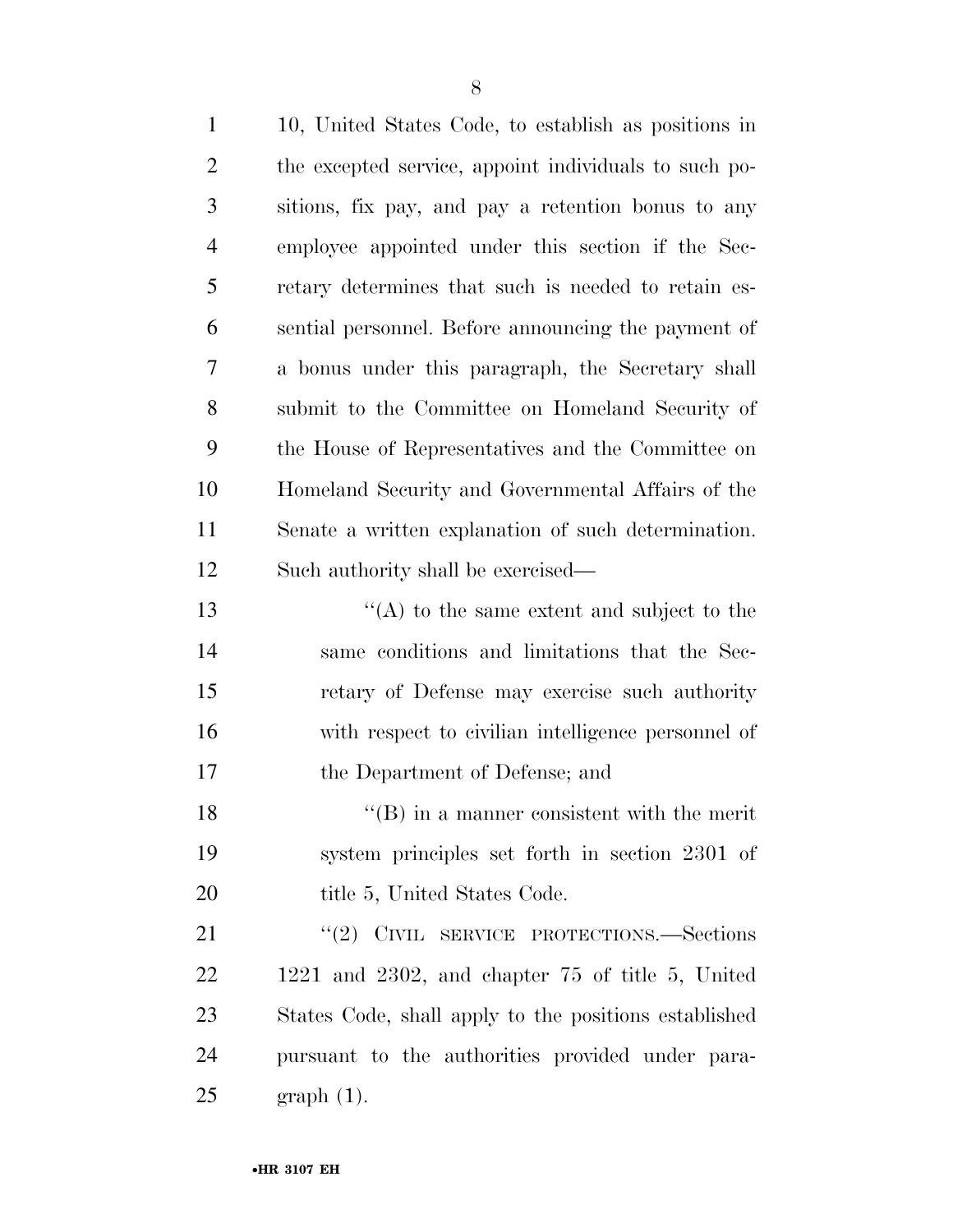1 "(3) PLAN FOR EXECUTION OF AUTHORI- TIES.—Not later than 120 days after the date of the enactment of this section, the Secretary shall submit to the Committee on Homeland Security of the House of Representatives and the Committee on Homeland Security and Governmental Affairs of the Senate a report that contains a plan for the use of the authorities provided under this subsection.

 ''(b) ANNUAL REPORT.—Not later than one year after the date of the enactment of this section and annu- ally thereafter for four years, the Secretary shall submit to the Committee on Homeland Security of the House of Representatives and the Committee on Homeland Security and Governmental Affairs of the Senate a detailed report (including appropriate metrics on actions occurring during the reporting period) that discusses the processes used by the Secretary in implementing this section and accepting applications, assessing candidates, ensuring adherence to veterans' preference, and selecting applicants for vacancies to be filled by a qualified employee.

 ''(c) DEFINITION OF QUALIFIED EMPLOYEE.—In this section, the term 'qualified employee' means an em- ployee who performs functions relating to the security of Federal civilian information systems, critical infrastruc-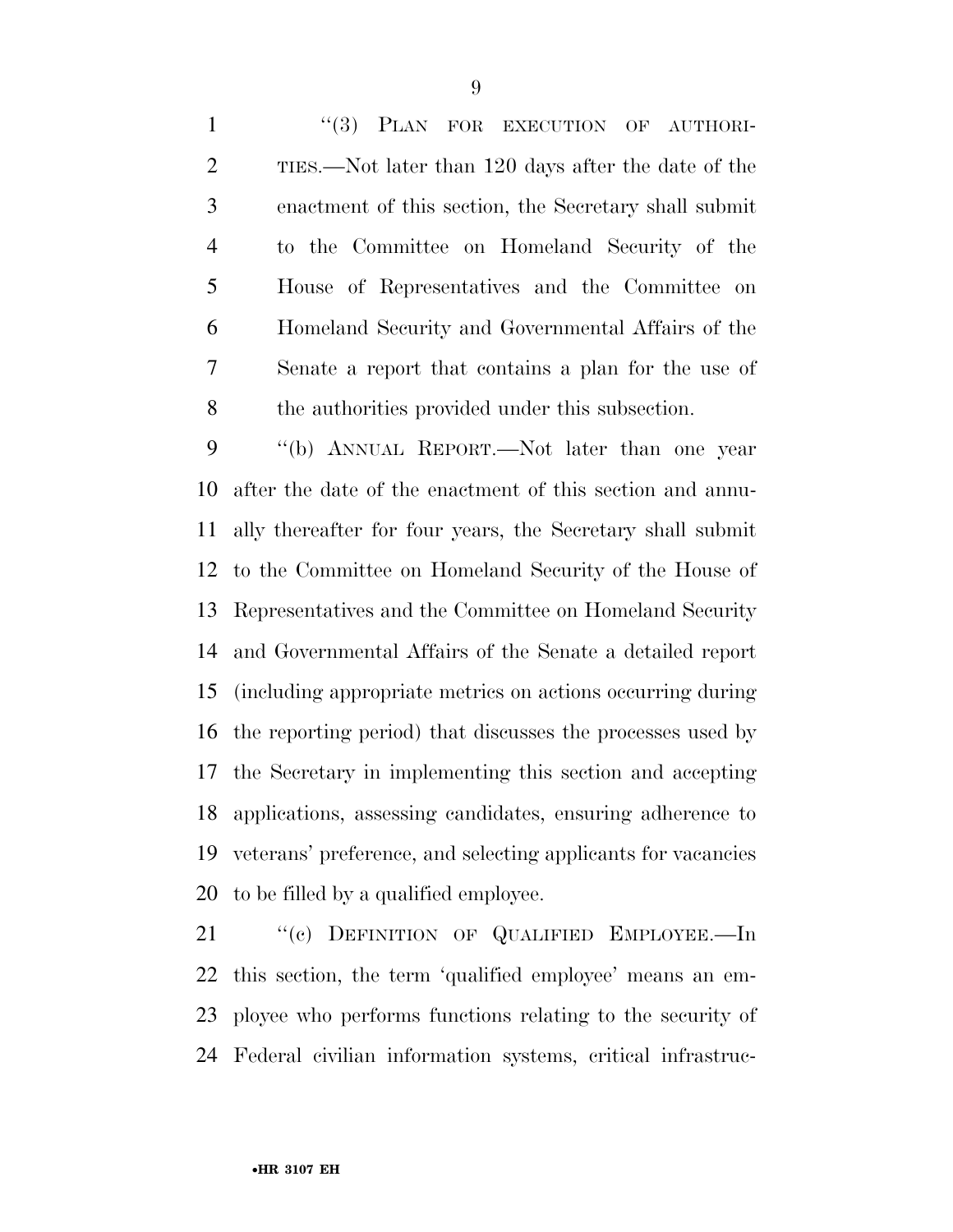ture information systems, or networks of either of such systems.''.

 (b) CLERICAL AMENDMENT.—The table of contents in section 1(b) of such Act is amended by adding after the item relating to section 226 (as added by section 1 of this Act) the following new item:

''Sec. 227. Personnel authorities.''.

### **SEC. 3. CLARIFICATION REGARDING AUTHORIZATION OF APPROPRIATIONS.**

 No additional amounts are authorized to be appro- priated by reason of this Act or the amendments made by this Act.

> Passed the House of Representatives July 28, 2014. Attest:

> > *Clerk.*